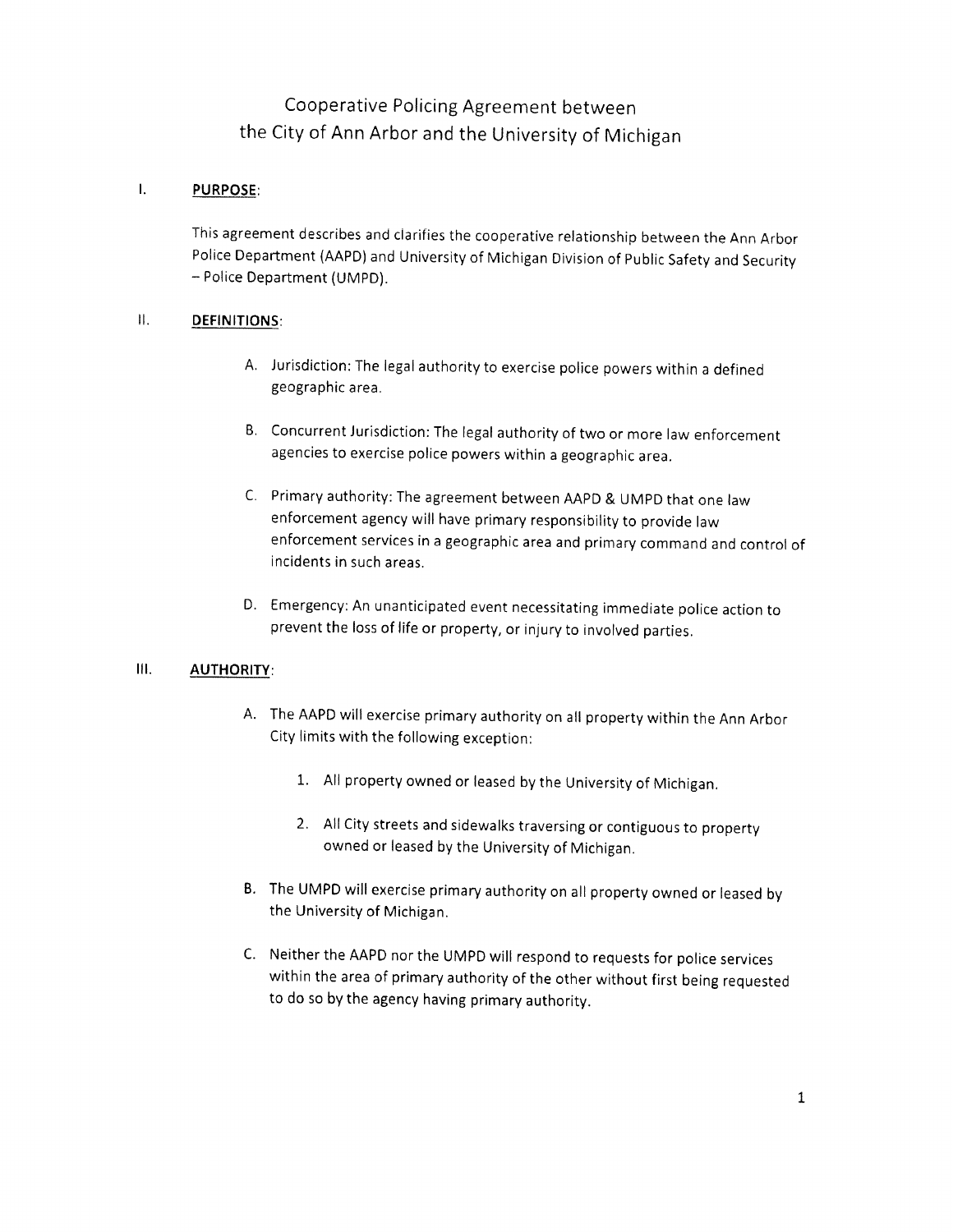- D. The AAPD and UMPD will exercise concurrent jurisdiction on city streets and sidewalks traversing or contiguous to property owned or leased by the University of Michigan.
- E. The AAPD and UMPD recognize the importance of collaborating in engagement and investigations in off-campus areas where students reside. Both agencies will provide notice to the other agency, when practically possible for anticipated or pre-scheduled events, or opportunities for proactive policing relating to community sponsored events or off-campus housing events.

#### IV. COMMAND & CONTROL:

- A. The ranking officer of the agency having primary authority will be in command of all police incidents.
- B. When either the AAPD or UMPDSS responds to <sup>a</sup> request for assistance, the ranking officer of each agency will be in command of the personnel from his or her own agency. The ranking officer of the responding agency will be responsible for the coordination of the responding agency's actions with the ranking officer of the agency having primary authority.
- C. In areas of concurrent jurisdiction, the following criterion in the order of priority listed will be used to determine which agency will exercise primary authority over police incidents.
	- 1. The agency self-initiating police action will exercise jurisdiction.
	- 2. Except for traffic crashes involving <sup>U</sup> of <sup>M</sup> vehicles, calls for service on city streets continuous to property owned or leased by the <sup>U</sup> of <sup>M</sup> will be handled by the AAPD.
	- 3. Calls for service on streets owned by the <sup>U</sup> of <sup>M</sup> will be handled by UMPD.
	- 4. Calls for service on city sidewalks on or immediately adjacent to the property owned or leased by the <sup>U</sup> of <sup>M</sup> will be handled by the UMPD.
	- 5. Agreement on which agency will handle <sup>a</sup> particular call may be made between the ranking supervisors of each agency to facilitate efficient and effective service.

#### V. WASHTENAW COUNTY MUTUAL AID AGREEMENT:

The AAPD and UMPD are now parties to the Washtenaw County Mutual Aid Agreement. Both parties will be bound by its terms except as modified by this agreement.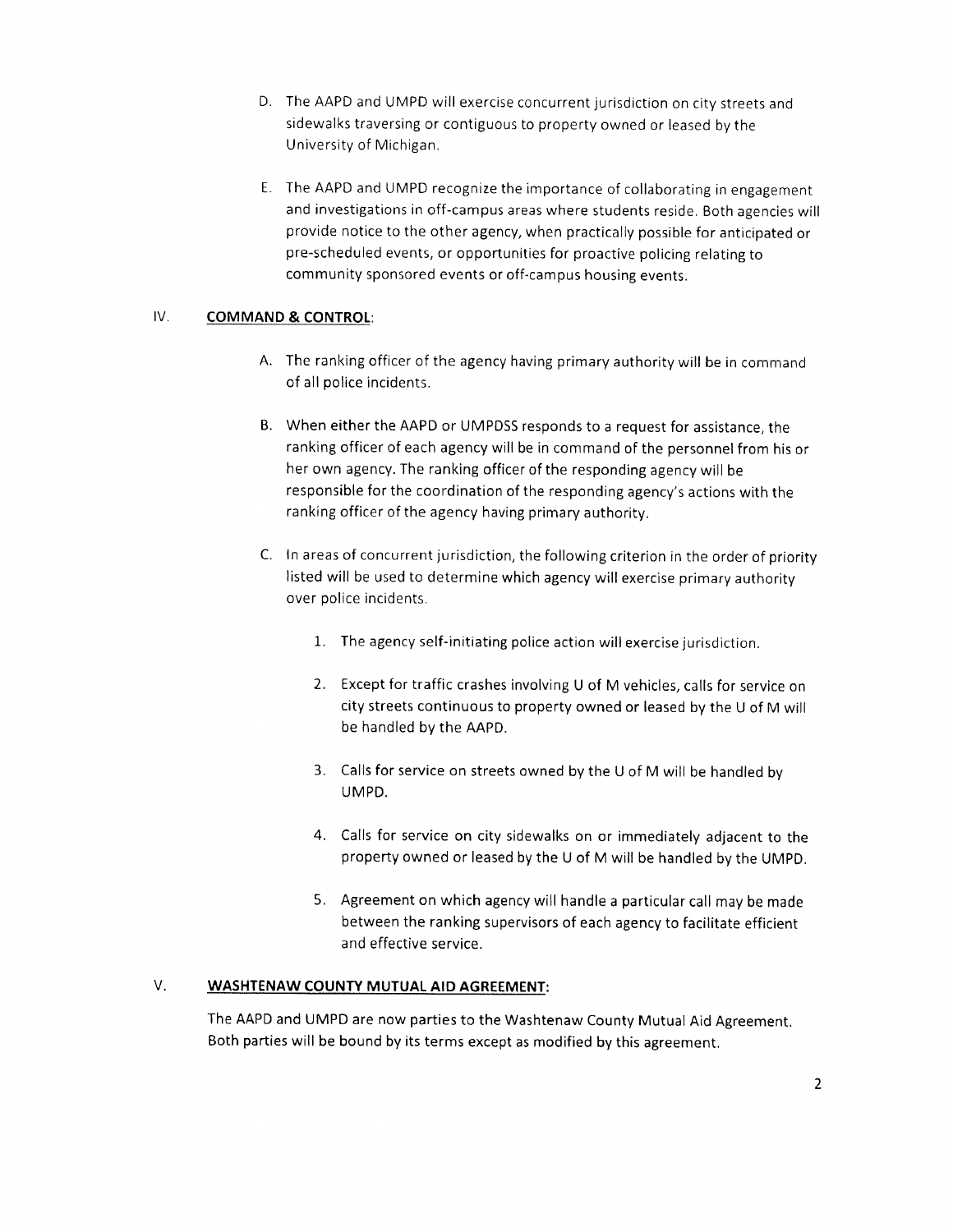#### VI. REIMBURSEMENT:

- A. Whenever the UMPD or AAPD requests the services of the other agency for <sup>a</sup> scheduled, anticipated, or probable event, the agency making the request will reimburse the agency providing assistance for the actual personnel and other costs incurred.
	- 1. Personnel costs for Special Events and University Football games will be governed by <sup>a</sup> separate agreement.
- B. The provision of policy services for non-emergencies will depend upon the availability of personnel, the adequacy of notification, and compliance with State Law, the City Charter, City Ordinances, Regent's Ordinance and each agency's Policies and Procedures.
- C. Responses to emergency requests for assistance of <sup>a</sup> short duration, defined as two hours or less, shall be made at no cost.
- D. The actual personnel and other costs incurred for responses to emergency requests for assistance requiring more than two hours (per employee) will be reimbursed to the agency providing assistance by the requesting agency, See Appendix A and B.
- E. Payment will be made within <sup>20</sup> days of billing for all undisputed portions of the bill. All payments are due within <sup>20</sup> days of billing.
- F. Billing for services provided will occur within <sup>30</sup> days of the event.

#### VII. **COMMUNICATIONS:**

- A. The AAPD and UMPD each have separate enhanced <sup>911</sup> emergency telephone systems with call transfer capabilities. Emergency calls received by one agency which are intended for the other will be transferred to insure the fastest possible response.
- 8. The AAPD an UMPD have separate <sup>800</sup> MHz trunking radio systems, with communications capability on the Washtenaw County Mutual Aid channels. Where technologically feasible, the agencies will endeavor to integrate their radio systems to enhance interagency communications.

## VIII. RECORDS: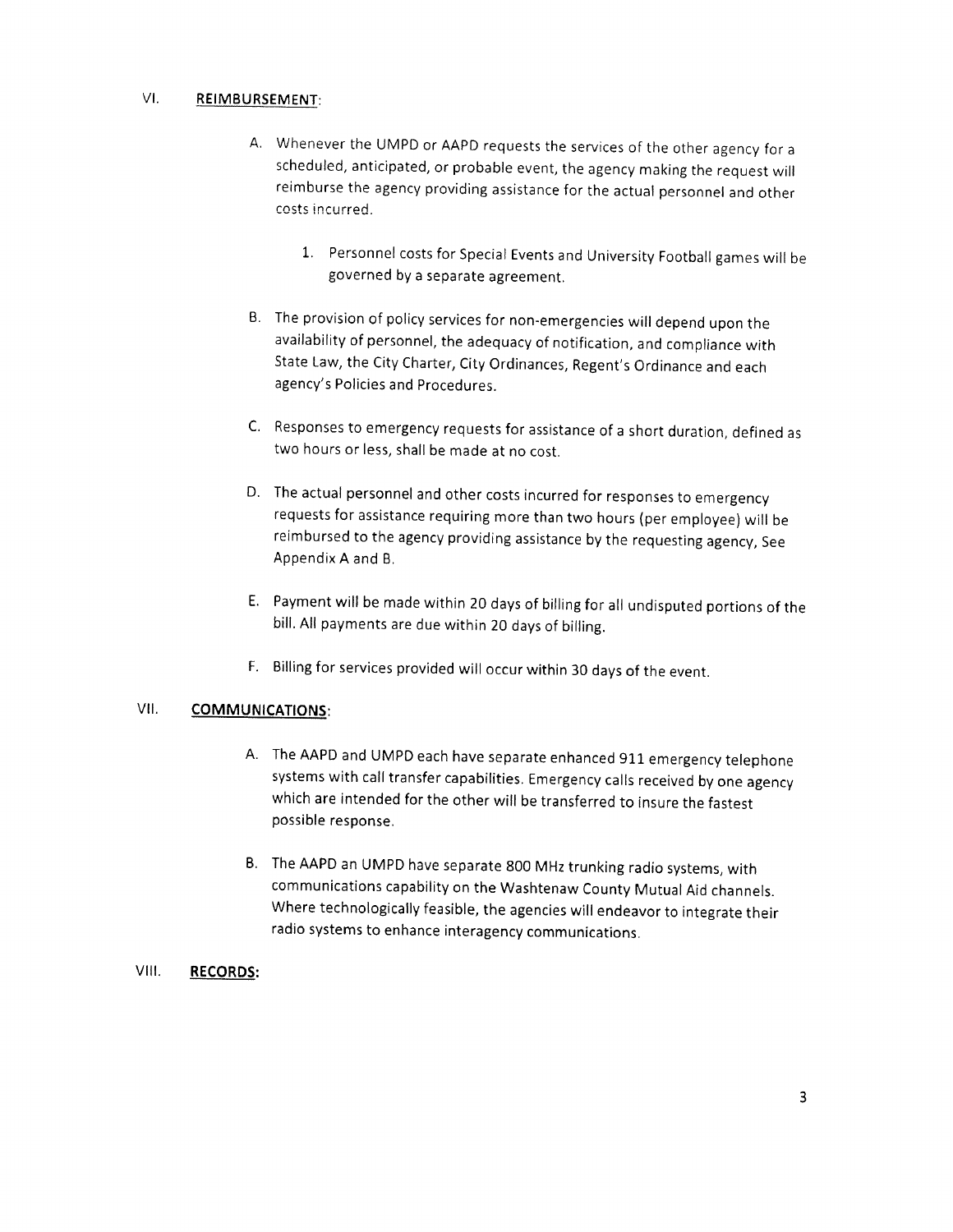- A. The AAPD and UMPD will maintain independent records systems and submit separate statistical reports to the FBI for Uniform Crime Reports (UCR).
- B. The personnel of each agency will have full access to the police investigatory records of the other agency for official purposes only.

## IX. INVESTIGATIONS:

The criminal investigative units of each agency will maintain close liaison with the other agency. Each agency will inform the other when it intends to conduct <sup>a</sup> raid or serve <sup>a</sup> search warrant in the area within the primary authority of the other agency.

# X, COMPLAINTS:

- A. Each agency will investigate internal and external complaints made against its own personnel.
- B. When <sup>a</sup> complaint comes to one agency to file <sup>a</sup> complaint against personnel of the other agency, the complaining parties will be directed to the agency where the accursed personnel work.
- C. If, during <sup>a</sup> complaint investigation, one agency discovers that personnel from the other agency were solely involved in the incident, the investigation will be turned over to the other agency for completion.
- D. Complaints accusing personnel from both agencies of misconduct during the same incident will be investigated by each agency with regard to the specific allegations made against its own personnel. However, information regarding conduct of the other agency's personnel will be shared between agencies.

# XI. USE OF THE CITY HOLDING FACILITIES BY UMPD PERSONNEL:

- A. UMPD personnel may use the holding facility of the AAPD when the arrest processing center or holding facility of the UMPD is not adequate and when space is available. In such cases, UMPD personnel will be required to follow AAPD security policies and procedures and to remain with their prisoner while the prisoner is in the AAPD holding facility.
- B. The UMPD has inspected the City's holding facility and found it to be safe. So long as the facility is maintained in the same safe condition, UMPD will indemnify, defend and hold harmless the City, its officers, and employees from any claim arising out of UMPD use of the holding facility involving building defects.